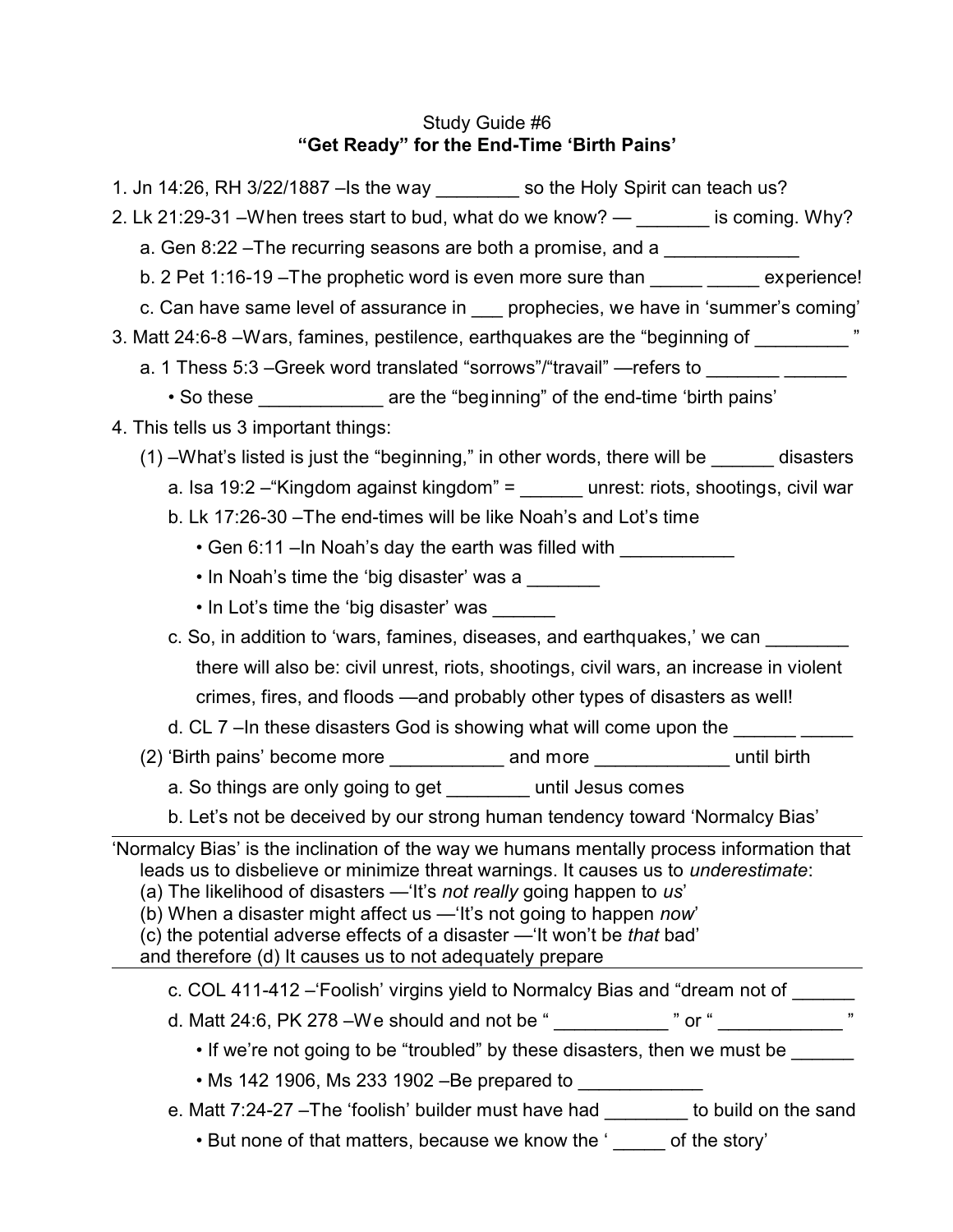- From the perspective of the 'end of the story,' 'wise' and 'foolish' are
- In the prophecies, Jesus has told us the 'end of the story' so we can be and not make 'foolish' mistakes
- (3) Are these disasters becoming more frequent and intense?
	- a. If so, *then the end-time 'birth pains' HAVE ALREADY \_\_\_\_\_\_\_\_\_\_ !!!*
		- 1 Pet 1:19 This "more sure word of prophecy" gives us more Jesus *IS* coming *SOON* than speculating about current events
	- b. This means it is time to take some definite \_\_\_\_\_\_\_\_\_\_
		- It is no longer time for \_\_\_\_\_\_\_\_\_\_\_\_ as \_\_\_\_\_\_\_\_\_\_
		- There isn't going to be a better time to " \_\_\_\_\_ \_\_\_\_\_\_\_\_\_\_ " than right now
- 5. Noah's 3-Point End-Time **Plan –Heb 11:7** 
	- (1) Be deliberate & intentional about our with God. –Gen 6:9, Jn 15:4-5
	- (2) Let the Holy Spirit to work through us to benefit and bless \_\_\_\_\_\_\_\_ –Jn 15:1-8
	- (3) Be serious about preparing \_\_\_\_\_\_\_\_\_\_ for what *we've* been divinely warned about

| When there<br>us a: | Where would the obvious<br>foolish place to live be? | Where would the obvious 'wisest' place to be<br>living be? |
|---------------------|------------------------------------------------------|------------------------------------------------------------|
| War                 |                                                      |                                                            |
| Famine              |                                                      |                                                            |
| Pestilence          |                                                      |                                                            |
| Earthquake          |                                                      |                                                            |
| Riot                |                                                      |                                                            |
| Fire                |                                                      |                                                            |
| Flood               |                                                      |                                                            |